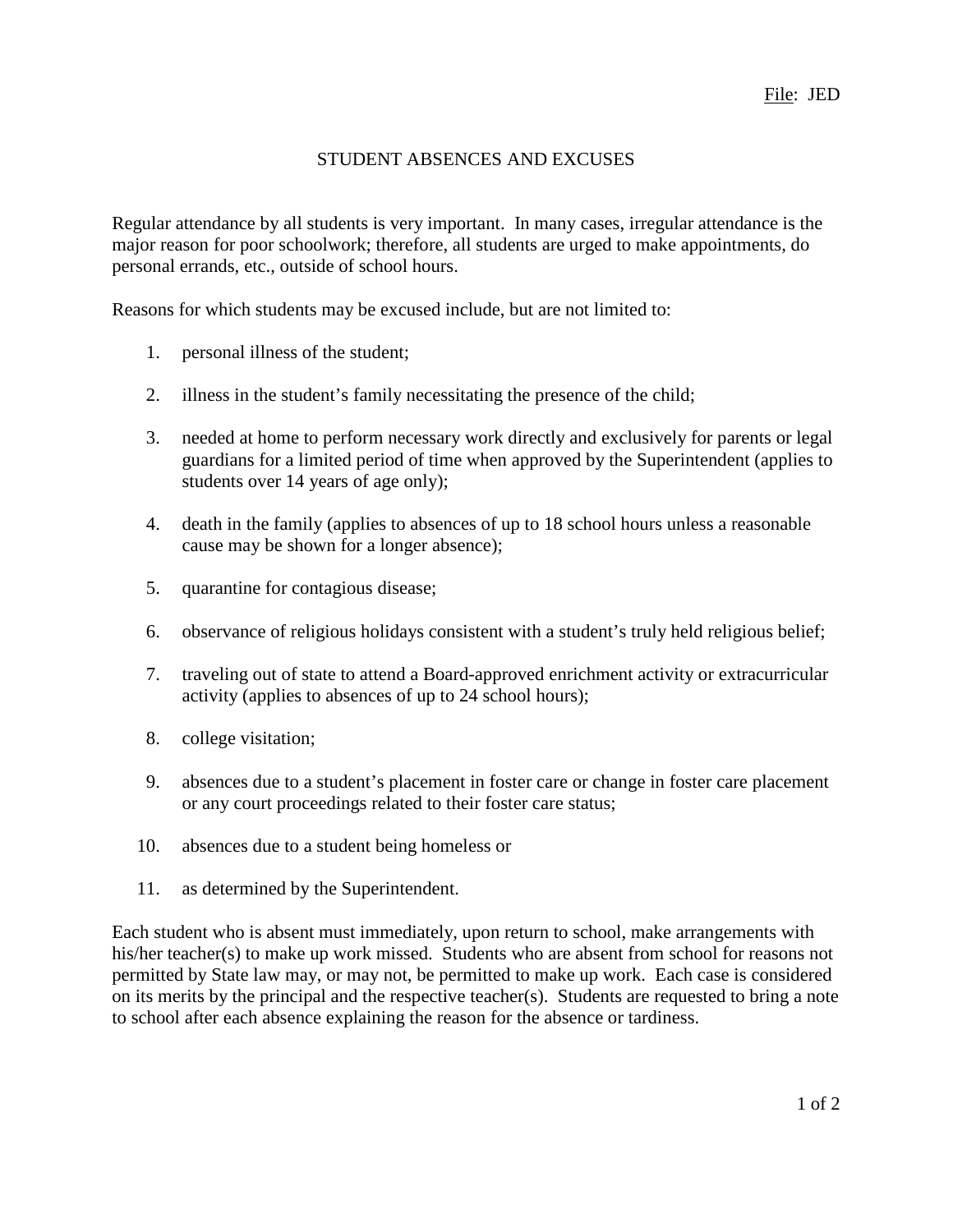The Board does not believe that students should be excused from school for vacations or other nonemergency trips. The responsibility for such absences resides with the parent(s), and they must not expect any work missed by their child to be retaught by the teacher. If the school is notified in advance of such a trip, reasonable efforts are made to prepare a general list of assignments for the student to do while he/she is absent.

The Board authorizes the Superintendent to establish a hearing and notification procedure for the purpose of denying a student's driving privileges if that student of compulsory school age has been absent without legitimate excuse for more than 60 consecutive hours during a school month or a total of at least 90 hours during a school year.

[Adoption date: October 21, 2004] [Re-adoption date: August 17, 2006] [Re-adoption date: October 10, 2007] [Re-adoption date: January 15, 2009] [Re-adoption date: August 16, 2018]

LEGAL REFS.: ORC 3313.609 3321.01; 3321.03; 3321.04; 3321.13; 3321.14; 3321.19; 3321.38 4510.32 OAC 3301-69-02

CROSS REFS.: IGAC, Teaching About Religion IKB, Homework JEDB, Student Dismissal Precautions JHC, Student Health Services and Requirements JHCC, Communicable Diseases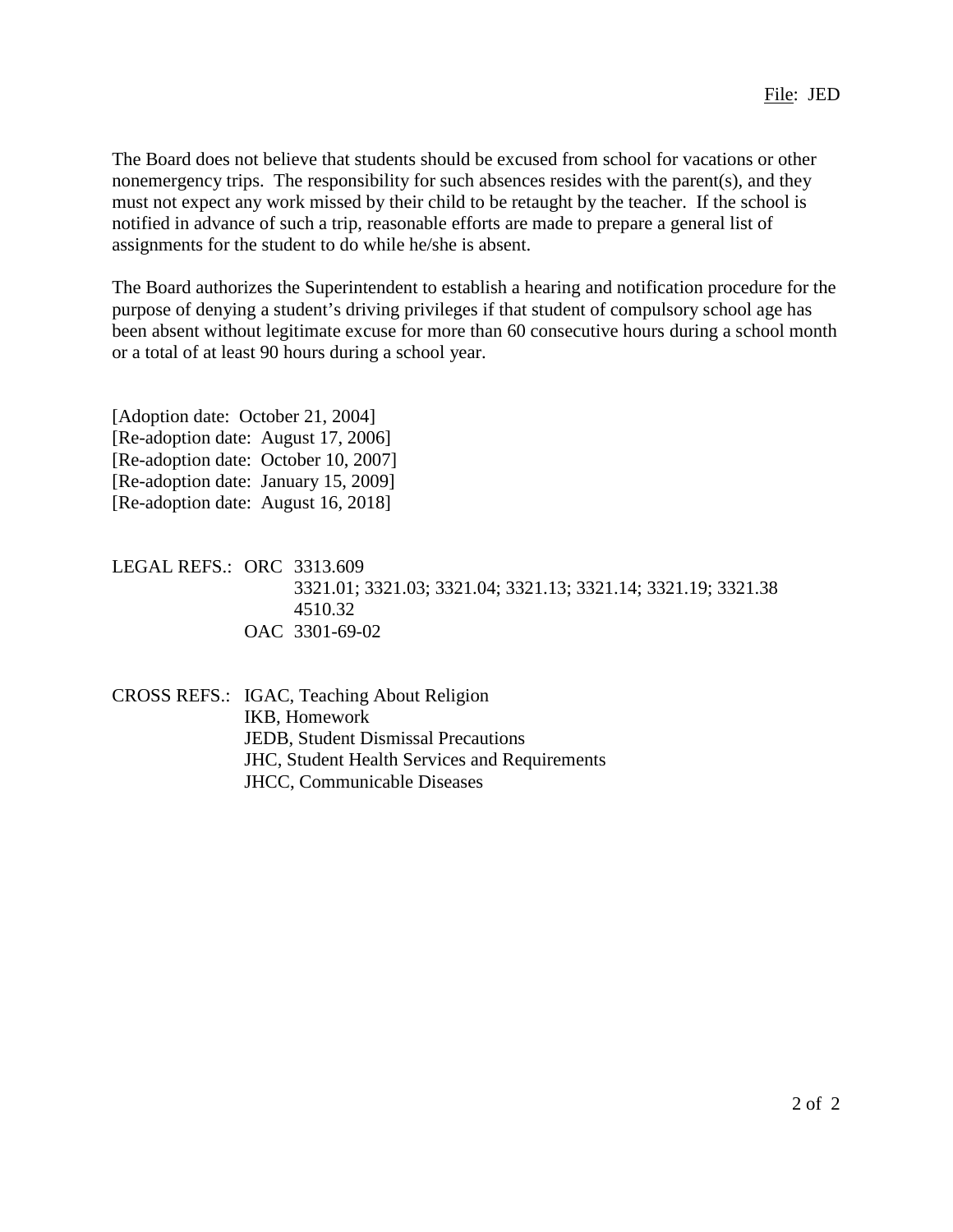## **MIAMISBURG CITY SCHOOLS "OUT OF SCHOOL MAKE-UP WORK FORM"**

Pursuant to the Compulsory Attendance Law as defined by the Ohio Revised Code, all students enrolled in the District will be expected to attend school daily and attend all scheduled classes for the time period designated as the "school year" by the District. The District believes there is a direct correlation between a student's academic success and attendance. Frequent absences from school disrupt the educational process and as a result, the benefit of regular classroom instruction is diminished.

 When a student knows he or she is going to be out from school they will be required to use the "out of school make-up work form" to inform the teachers of his or her absence. If teachers are able to get the work together prior to the student being out, students can take the work with them. If teachers are not able to gather the work ahead of time, the student will be presented with the work upon their return. There may be some classroom or laboratory work which, due to its nature, may not be able to be made up. When this issue arises, an alternative assignment may be given in place of this classroom or laboratory work. The number of consecutive days of absences, excused and unexcused, plus one day, equals the time allocated for make-up of missed work. The obligations for approaching his/her teacher for make-up tests, quizzes, assignments and homework is solely the student's. Failure to complete make-up work in the prescribed number of days or within the period of time mutually agreed upon by the teacher and student (in special cases) will result in the loss of credit for the make-up work.

To The Teacher(s) Of:

The above mentioned student will be absent from your class from \_\_\_\_\_\_\_\_\_\_\_\_\_\_\_\_\_

\_\_\_\_\_\_\_\_\_\_\_\_\_\_\_\_\_\_\_\_\_\_\_\_\_\_\_\_\_\_\_\_\_\_\_\_\_\_\_\_\_\_\_\_\_\_\_\_\_\_\_\_\_\_\_\_\_\_\_\_\_\_\_\_\_\_

to \_\_\_\_\_\_\_\_\_\_\_\_\_\_\_\_\_\_\_\_\_\_\_\_\_\_. Please provide this student with missed work either

prior to the absence or after the absence. Please sign the form in the appropriate area on the back

side of this sheet to verify your recognition that you have been notified of this absence.